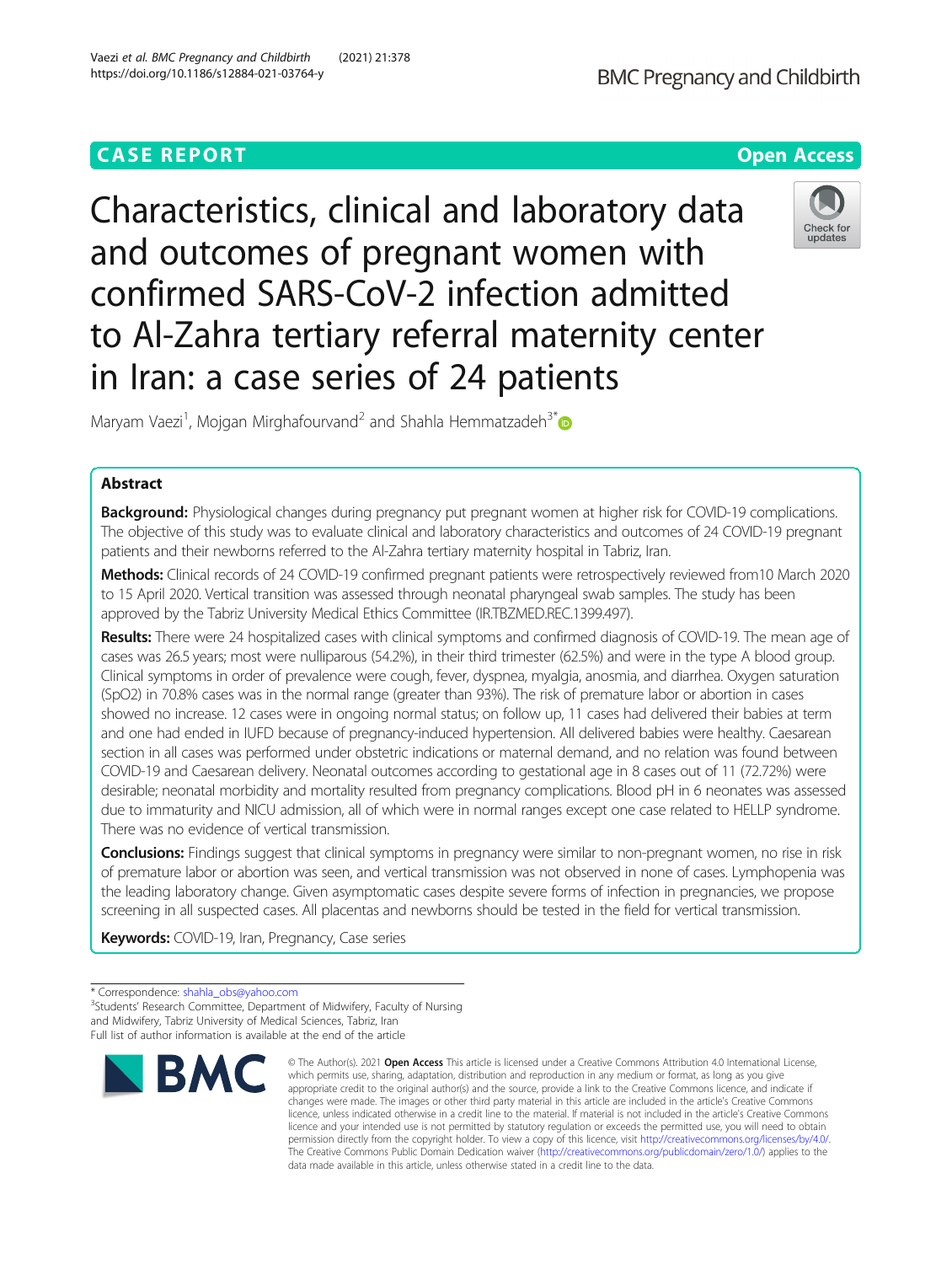# Background

During the most recent year, in which COVID-19 (SARS-COV-2) has spread around the world, many studies have investigated pregnancy changes and outcomes. Most studies indicated that the risk of infection in pregnant women is not different from non-pregnant women [[1,](#page-6-0) [2\]](#page-6-0). However, recent data from the Centers for Disease Control and Prevention (CDC) over a large pregnant population with confirmed COVID-19 suggest that pregnant women may have increased risk for severe illness from COVID-19 compared to non-pregnant women [\[3](#page-6-0)]. Previous studies have found that the severe form of the disease is more prevalent in the third trimester [\[4](#page-6-0), [5](#page-6-0)].

COVID-19, like other types of coronaviruses, can cause complications especially in pregnant populations [[6,](#page-6-0) [7\]](#page-6-0). Immunologic and physiologic changes in pregnancy may explain the higher risk of complications. Maternal and fetal complications include spontaneous miscarriage, premature labor, intra-uterine growth retardation (IUGR), tracheotomy and mechanical ventilation, admission to the intensive care unit, renal failure, and disseminated intravascular coagulation [\[8](#page-6-0)].

The COVID-19 virus has not yet been detected in breast milk. The primary route of neonatal infection is through respiratory contact with the mother or an infected member of the family [[9\]](#page-6-0). One study recommended the newborns of suspected or confirmed COVID-19 mothers must be separated for two weeks, not be fed by the mother's breast milk, and close contact with the mother should be prevented  $[10]$  $[10]$  $[10]$ ; however, this recommendation is inconsistent with the advice given by WHO and UNICEF. Although currently there is no evidence for intrauterine infection in confirmed COVID-19 pregnant women in late pregnancy, the risk of fetal and neonatal infection is among the major concerns in pregnant woman [\[11\]](#page-6-0).

Further studies are needed for the management of healthy pregnancies. The current study aimed to provide clinical and laboratory characteristics and outcomes of 24 COVID-19 pregnant patients and their newborns who were referred to the Al-Zahra tertiary maternal referral hospital in Tabriz, Iran.

# Methods

The records of all pregnant women with confirmed COVID-19 infections were assessed retrospectively from March 10 to April 15, 2020. The investigation was made according to clinical symptoms, blood group type, laboratory characteristics, pregnancy outcomes, and neonatal outcomes. Most of the women were referred with clinical symptoms. Comorbidities such as preeclampsia, diabetes mellitus or other diseases were assessed and documented. Some women were referred from the surrounding suburbs. The Al-Zahra hospital in Tabriz is a tertiary center for pregnant women in the northwest. In all, 24 files of hospitalized patient were assessed and the results were analyzed. Written informed consent was obtained from all pregnant women for publication of their data. The study was reviewed and approved by the Tabriz University Medical Ethics Committee with the code IR.TBZMED.REC.1399.497.

# Results

# Clinical and pregnancy characteristics

In total, 24 cases were hospitalized with confirmed COVID-19. The mean age was 26.5 years (range: 17–39), most cases were in their third trimester (15 cases, 62.5%), 6 cases were in their second trimester (25%), and only 3 cases (12.5%) were under 14 weeks. Thirteen cases were nulliparous (54.2%), 10 cases were in their second pregnancy (41.7%), and one of them was in their fifth pregnancy. Regarding their COVID-19 diagnosis, all patients were referred with clinical symptoms and their diagnosis was confirmed with a PCR test (in 21 cases) and CT scans (in 3 cases). Three cases were positive for both (a CT scan was performed with very low-dose radiation for respiratory symptoms according to the Iranian health ministry COVID-19 guidelines). Clinical symptoms are shown in Table 1. The most common symptoms were fever and cough.

Most cases were type A blood group (58.3%) [12 cases were  $A^+$  (50%) and 2 were  $A^-$  (8.3%)], 5 cases were  $O^+$  $(20.8\%)$ , and 3 cases were B<sup>+</sup>  $(12.5\%)$ ; there were no blood groups of B<sup>−</sup> , AB<sup>−</sup> , or O<sup>−</sup> (Fig. [1\)](#page-2-0). The SpO2 of 17 cases (70.8%) was in the normal range (over 93%), while 7 cases (29.2%) had lower SpO2.

# Laboratory results

The main laboratory changes are shown in Table [2.](#page-2-0) In all, almost half (45.8%) of cases showed lymphopenia. Of 13 normal cases, 3 cases had values between 1100 and 1200, and 4 cases had values between 1200 and 1300. The mean leucocyte count (WBC) was 10,380 (range: 3900–23,200) per microliter. One case had severe leukocytosis due to acute abdomen and bile vomiting

| <b>Table 1</b> Clinical characteristics of 24 pregnant patients with |  |  |  |
|----------------------------------------------------------------------|--|--|--|
| COVID-19                                                             |  |  |  |

| <b>Characteristics</b> | Number (%) |
|------------------------|------------|
| Fever                  | 14(58.3)   |
| Cough                  | 15(62.5)   |
| Dyspnea                | 10(41.7)   |
| Myalgia                | 3(12.5)    |
| Diarrhea               | 1(4.2)     |
| Sore throat            | 1(4.2)     |
| Anosmia                | 1(4.2)     |
|                        |            |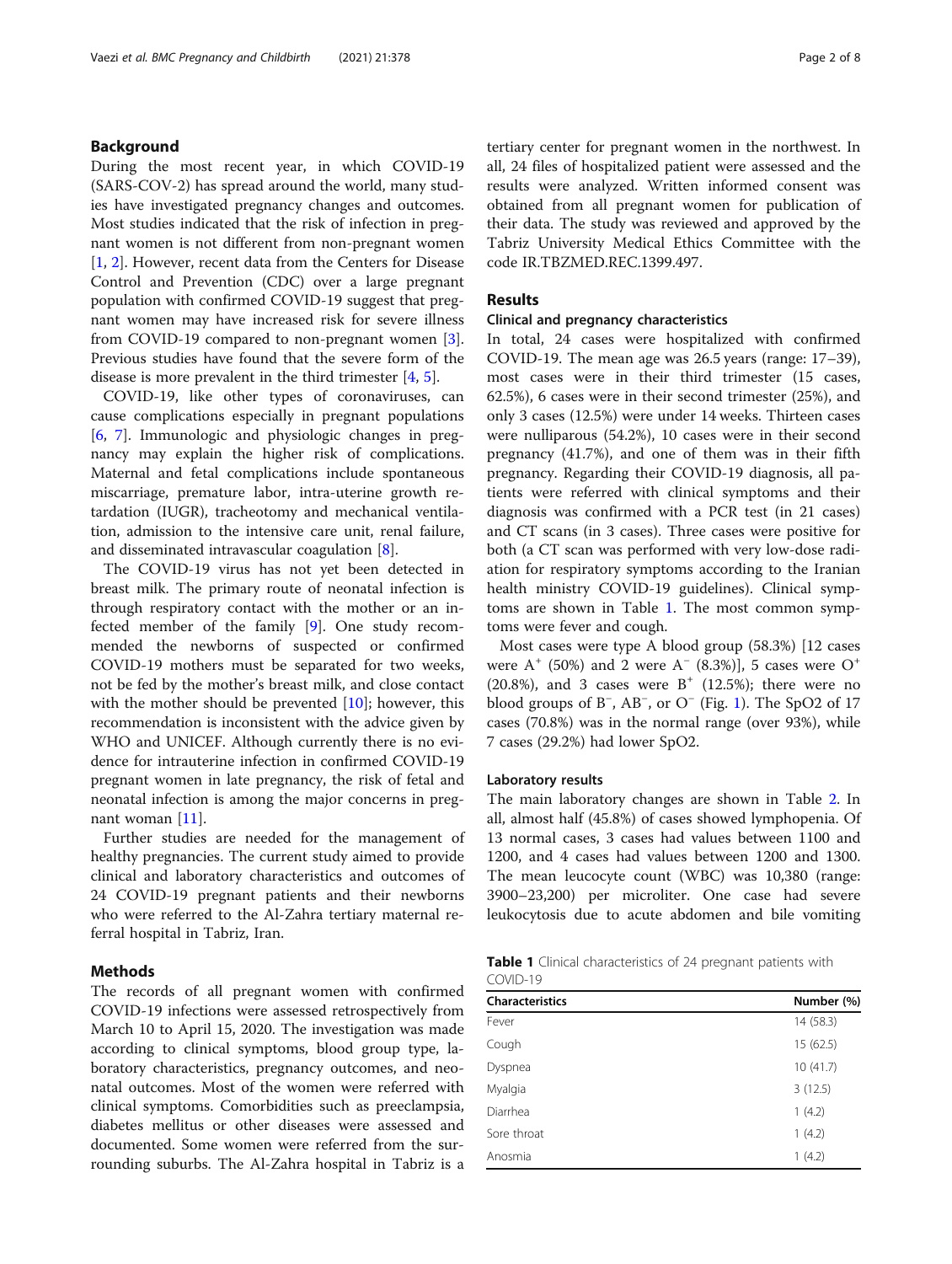<span id="page-2-0"></span>

(23200); by eliminating this case from the analysis, a mean WBC of 9800 (range: 3900–19,000) per microliter was the result. Considering pregnancy physiological leukocytosis, which makes up to 16,900 cells per microliter normal, only two cases had WBC of over 16,000. Of these two cases, one was a twin pregnancy (WBC =  $19$ , 000) which was referred at the 33th gestational week with the complaint of rupture of membranes and a decrease in the amniotic fluid index; in this case, a Caesarean section was performed on the fourth day of hospitalization, the patient developed fever, tachycardia, and cough on the day of the operation, and subsequent PCR test and CT scan

Table 2 Laboratory characteristics of pregnant patients with COVID- 19

| Characteristic              | n/N (Percent) |
|-----------------------------|---------------|
| Leucocytosis                | 2/24(8.3)     |
| Leucopenia                  | 0             |
| Lymphopenia                 | 11/24 (45.8)  |
| thrombocytopenia            | 0             |
| High AST                    | 2/18(11.1)    |
| High ALT                    | 3/18(16.6)    |
| High Creatinine             | 1/22(4.5)     |
| High LDH                    | 1/19(5.2)     |
| Elevated C-reactive protein | 18/22 (81)    |
| Anemia                      | 10/24 (41.6)  |
|                             |               |

were positive. The second case of leukocytosis was related to severe preeclampsia with HELLP syndrome.

Regarding neutrophils percentage, the mean was 80% (range: 57–97%), in which fact the obvious increase in neutrophils is evident. The mean platelet count was 198, 000 (range: 102000–333,000) per microliter, which was in the normal range. The mean of blood hemoglobin was 11.37 (range: 8.9–13.7) g/dl. Due to physiological anemia in pregnancy, the minimum normal values of the first, second, and third trimesters are considered to be 11, 10.5, and 11, respectively, considering gestational age. There were 10 anemic cases (41.6%); 1 in the first, 2 in the second and 7 in the third trimester, while 59% had normal hemoglobin. The minimum value was related to a 37-week pregnancy with underlying cardiac disease.

Liver enzymes (ALT and AST) were assessed in 18 cases; according to research, ALT ≥45 units per liter and AST ≥ 35 were considered abnormal. Of 18 cases, ALT was in the normal range in 16 cases (88.9%) and increased in 2 cases. AST was also normal in 15 cases (83.3%), and was increased in 3 cases (16.7%); a great increase was observed in 1 case  $(ALT = 122$  and  $AST =$ 130), who was referred at the 36th week of gestation with fever, dry cough, and myalgia, and underwent labor induction and vaginal delivery due to fetal bradycardia; in this case, the CT scan was positive, but the PCR test was negative. LDH was assessed in 19 cases, with a mean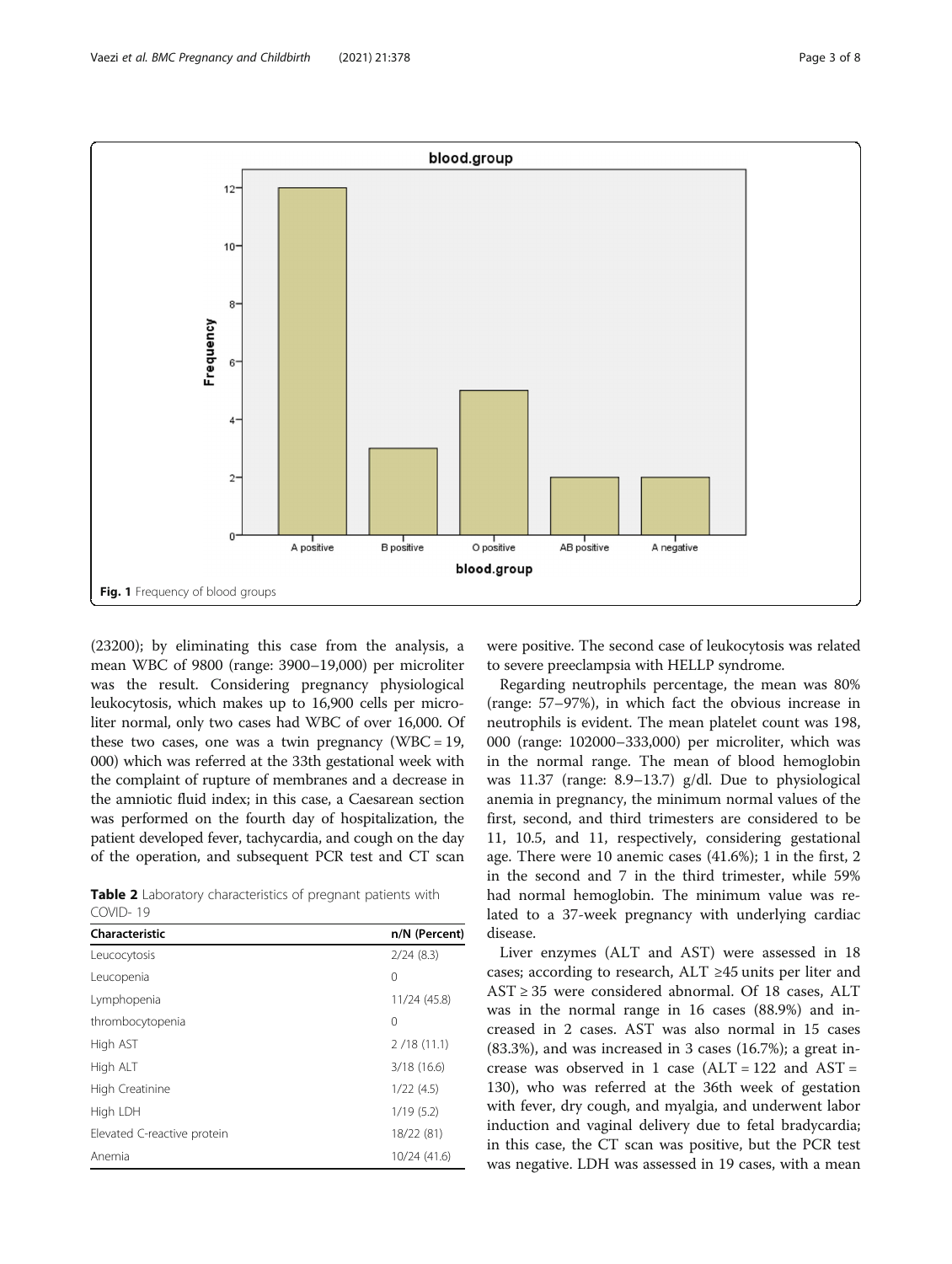of 439 (range: 265–645) units per liter (SD = 110.5). According to research, LDH in the third trimester is considered normal up to 524. However, LDH is an important value in determining the severity of preeclampsia; one of the high LDH cases in this study was due to HELLP syndrome  $(LDH = 645)$ , and this case underwent emergency Caesarean section due to severe preeclampsia and placental abruption at the 28th week where the neonate ad expired due to severe preeclampsia, IUGR and chronic abruption. ESR was increased in only one case  $(ESR = 95 \text{ mm/hr})$ , the case with HELLP syndrome. According to the literature, ESR may increase normally up to 70 in the third trimester. Creatinine was assessed in 22 cases, with a mean of  $0.76$  (range:  $0.5-1$ ) milligrams per deciliter  $(SD = 0.121)$ . Compared to normal values of pregnancies, this value was increased in just 1 case. BUN was assessed in 16 cases, mean was 16.5 (range: 8–39) mg/dl,  $SD = 8.4$ ) which was increased in 9 cases (56.3%). CRP was assessed in 22 cases, which was increased in 81.2% of cases. The blood pH of 6 neonates was assessed; except for 1 case related to HELLP syndrome, all were in the normal range.

### Pregnancy outcomes

A total of 12 cases were under ongoing normal pregnancy care. Of the 12 remaining cases, 10 cases delivered, 9 through Caesarean section and 1 vaginally. Two cases underwent therapeutic abortion, one for fetal anomaly, while the other case was hospitalized for pregnancy termination because of embryo death with underlying disease of mother (cirrhosis and colitis). This case developed dyspnea on the third day after admission; a PCR test was conducted and was positive.

One case was referred after a Caesarean section; the Caesarean indication was premature rupture of membranes and failure to induce labor. This case developed cough, fever, tachycardia, and saturation loss in the recovery room and was referred to Al-Zahra hospital. At the neonatal follow-up, the baby tested negative for PCR with a good health status.

The leading cause of Caesarean section in 4 cases was preeclampsia; 2 of them developed HELLP syndrome and eclampsia, with a fever developing after Caesarean in the case of the patient with HELLP syndrome, while the other case had a history of open heart surgery in childhood.

The case of twin pregnancy underwent Caesarean section due to rupture of membranes and decreased amniotic fluid index at 32–33 weeks of gestation. The mother developed fever, tachycardia and cough prior to surgery, a Caesarean was done under general anesthesia, the mother's PCR test was positive after surgery, her SpO2 was 98% without oxygen therapy, and blood values were in normal ranges. The two preterm neonates were a girl and a boy who were admitted to the NICU due to subcostal retraction and were discharged with good general health status and negative PCR tests and were recommended to continue home quarantine. The general characteristics of mothers and neonates are shown in Table [3.](#page-4-0)

Another case was suspicious acute abdomen with bile vomiting at 31–32 weeks of gestation which led to sudden intrauterine fetal death (IUFD) few hours after laparotomy and underwent Caesarean for labor induction failure. Therefore, in all cases, performing Caesarean was under obstetric indication and was not associated with COVID-19 infection. Out of 8 Caesarean cases, three cases underwent general anesthesia and 5 underwent spinal anesthesia; general anesthesia was used for emergency delivery.

Regarding underlying disease, preeclampsia (in 4 cases), GTT disorder (in 2 cases), HTN (in 1 case), hypothyroidism (in 2 cases), history of open heart surgery in childhood (in 1 case), history of cirrhosis and colitis (in 1 case) and liver enzyme disorder (in 1 case) were observed.

Two cases with  $A^+$  blood group were admitted to the ICU, and 1 was referred with positive PCR, protracted diarrhea, hypokalemia, and severe dehydration, Spo2 = 85% and D-Dimer = 5603, at 29 weeks of gestation; she was discharged with general good health waiting for delivery at term. The second case was a nulliparous in the 31st week of gestation without underlying disease who was referred with a stomachache and protracted biliary vomiting, severe acidosis, and GTT disorder, and a positive CT scan, high leukocytosis (WBC = 23,200), lymphopenia (lymph = 5%), neutrophilia (Neut = 91%), normal hepatic and renal tests, fasting blood sugar no more than 160; however, the clinical symptoms of diabetic acidosis were manifested. The patient underwent exploratory laparatomy with diagnosis of acute abdomen and acidosis, in which no specific clinical findings were achieved; after laparatomy, the fetus developed sudden IUFD, and the mother underwent a Caesarean because of failed labor induction. The outcome was a 2500 g dead male; there were no symptoms of placental abruption. According to the national protocol, PCR tests and/or any assessment of COVID-19 infection are not done for expired cases, therefore, a PCR test was not done for the neonate, and no information was available on neonatal COVID-19 infection. The cause of clinical symptoms, IUFD, and its association with COVID-19 remains controversial.

# Neonatal outcomes

During admission 11 neonates were born through 10 deliveries (1 case was twins). In all, 20% of cases were term pregnancies and 80% were under 37 weeks, of which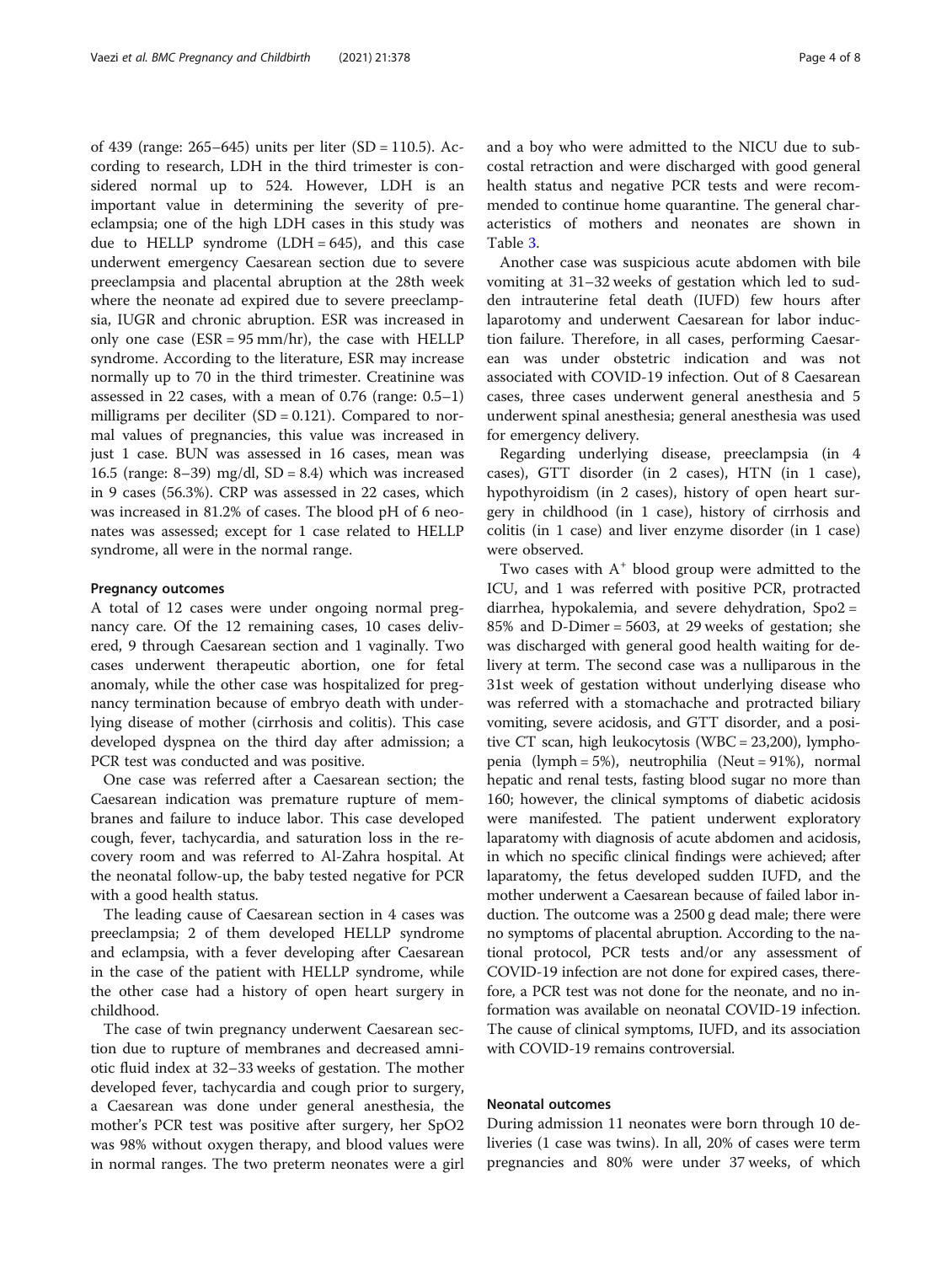<span id="page-4-0"></span>

| Patient                  | Age            | <b>Blood</b> group        | diagnosis (weeks+ days)<br>Gestational age at | Maternal comorbid<br>conditions                                                                                                                                                                                                                         | Symptoms                                            | Mode of<br>delivery  | Fetus Weight<br>(grams) | $(1 \text{ min}; 5 \text{ min})$<br>Apgar score   | Neonatal SARS<br>Cov-2 PCR <sup>b</sup> |
|--------------------------|----------------|---------------------------|-----------------------------------------------|---------------------------------------------------------------------------------------------------------------------------------------------------------------------------------------------------------------------------------------------------------|-----------------------------------------------------|----------------------|-------------------------|---------------------------------------------------|-----------------------------------------|
|                          | 29             | $\circ$                   | 34                                            | Severe preeclampsia                                                                                                                                                                                                                                     | Dyspnea,                                            | CS                   | 950                     | 6/10;8/10                                         | Negative                                |
| $\sim$                   | 23             | $\overline{\mathbf{A}}^+$ | 5<br>$-36+$                                   | None                                                                                                                                                                                                                                                    | Fever, dyspnea                                      | $\mathcal{C}$        | 3010                    | 01/6/01/8                                         | Negative                                |
| $\infty$                 | 20             | $\overline{\preccurlyeq}$ | 39                                            | None                                                                                                                                                                                                                                                    | Cough, tachypnea                                    | c/s                  | 3500                    | 9/10;10/10                                        | Negative                                |
| 4                        | 20             | $\overline{\mathbf{z}}$   | 33 (twins)                                    | None                                                                                                                                                                                                                                                    | Fever, cough, tachycardia                           | S                    | 1830<br>2030            | 6/10;8/10<br>8/10;9/10                            | Negative<br>Negative                    |
| LO                       | 33             | $\overline{\mathbf{z}}^+$ | 4<br>$\frac{1}{2}$                            | Severe preeclampsia                                                                                                                                                                                                                                     | Cough                                               | c/s                  | 1505                    | 1/10;6/10                                         | Negative                                |
| ৩                        | 36             | $\circ$                   | $28 +$                                        | HELLP syndrome                                                                                                                                                                                                                                          | Fever                                               | S,                   | 680                     | 1/10;1/10                                         | Negative                                |
|                          | 26             | $_{\infty}^{+}$           | $-36 +$                                       | Heart surgery                                                                                                                                                                                                                                           | Cough+ myalgia                                      | S,                   | 2470                    | 9/10;10/10                                        | Negative                                |
| $\infty$                 | 37             | $\circ$                   | $rac{+}{40}$                                  | Severe preeclampsia                                                                                                                                                                                                                                     | Cough                                               | c/s                  | 3750                    | 9/10;10/10                                        | Negative                                |
| $\sigma$                 | 22             | $_{\rm m}^+$              | $-36 +$                                       | None                                                                                                                                                                                                                                                    | Cough+ myalgia                                      | Ō<br>NN <sub>D</sub> | 2800                    | 9/10; 10/10                                       | Negative                                |
| ₽                        | ᆕ              | $\overline{\mathbf{z}}$   | $\frac{1}{20}$                                | Acute abdomen +GTT disorder                                                                                                                                                                                                                             | Fever, dyspnea,, low o <sub>2</sub> sat             | C/5                  | 2500                    | $\begin{array}{c} \square \\ \square \end{array}$ | Not assessed                            |
|                          | 25             |                           | 3<br>$35 +$                                   | None                                                                                                                                                                                                                                                    | Dry Cough, anosmia,                                 | $\geq$               |                         | 9/10;10/10                                        | Negative                                |
|                          | 39             |                           | O<br>$13+$                                    | Cirrhosis + colitis                                                                                                                                                                                                                                     | Dyspnea                                             | Abortion             |                         |                                                   |                                         |
| ≘                        | 22             |                           | 26                                            | Hypothyroid                                                                                                                                                                                                                                             | Fever, dry cough                                    | C/5                  |                         | 9/10/10/10                                        | Negative                                |
| Ξ                        | 32             |                           |                                               | None                                                                                                                                                                                                                                                    | Fever, dry cough, dyspnea                           | S                    |                         | 9/10;10/10                                        | Negative                                |
| $\overline{\phantom{0}}$ | 22             |                           | 13.4                                          | None                                                                                                                                                                                                                                                    | Fever, dry cough                                    | c/s                  |                         | 9/10;10/10                                        | Negative                                |
| $\frac{6}{1}$            | $\approx$      |                           |                                               | None                                                                                                                                                                                                                                                    | Dry cough                                           | C/S                  |                         | 9/10;10/10                                        | Negative                                |
| $\overline{C}$           | 28             |                           | 29.4                                          | None                                                                                                                                                                                                                                                    | Fever, dry cough, dyspnea,<br>diarrhea, tachycardia | $\frac{5}{2}$        |                         | 9/10/10/10                                        | Negative                                |
| $\infty$                 | 24             |                           | 14.2                                          | None                                                                                                                                                                                                                                                    | Cough                                               | C/5                  |                         | 9/10/10/10                                        | Negative                                |
| $\overline{0}$           | ᆕ              |                           | 33                                            | None                                                                                                                                                                                                                                                    | Fever, cough,                                       | $\mathcal{S}$        |                         | 9/10/10/10                                        | Negative                                |
| $\approx$                |                |                           | 28.2                                          | None                                                                                                                                                                                                                                                    | Myalgia, tachycardia                                | C/5                  |                         | 01/01:01/19                                       | Negative                                |
| ಸ                        | 24             |                           | 26                                            | Hypothyroid                                                                                                                                                                                                                                             | Cough, fever,                                       | <b>S</b>             |                         | IUFD due to hypertension                          |                                         |
| 22                       | 20             |                           | 21.3                                          | None                                                                                                                                                                                                                                                    | Dyspnea                                             | $\frac{5}{2}$        |                         | 9/10;10/10                                        | Negative                                |
| 23                       | 26             |                           | 37.1                                          | GTT disorder <sup>e</sup>                                                                                                                                                                                                                               | Dyspnea                                             | $\frac{5}{2}$        |                         | 9/10;10/10                                        | Negative                                |
| $\overline{24}$          | $\frac{8}{10}$ |                           | $\frac{1}{2}$                                 | Hypertension                                                                                                                                                                                                                                            | Fever, dyspnea                                      | Abortion             |                         |                                                   |                                         |
|                          |                |                           |                                               | Abbreviations: <sup>a</sup> SARS-Cov-2 severe acute respiratory syndrome coronavirus 2. <sup>b</sup> PCR polymerase chain reaction, <sup>c</sup> CS cesarean section, <sup>4</sup> NVD Normal Vaginal Delivery, <sup>6</sup> GTT Glucose Tolerance Test |                                                     |                      |                         |                                                   |                                         |

Table 3 Summary of maternal characteristics, symptoms and delivery details of pregnant women with SARSC ov-2<sup>a</sup> infection Table 3 Summary of maternal characteristics, symptoms and delivery details of pregnant women with SARSCov-2<sup>a</sup> infection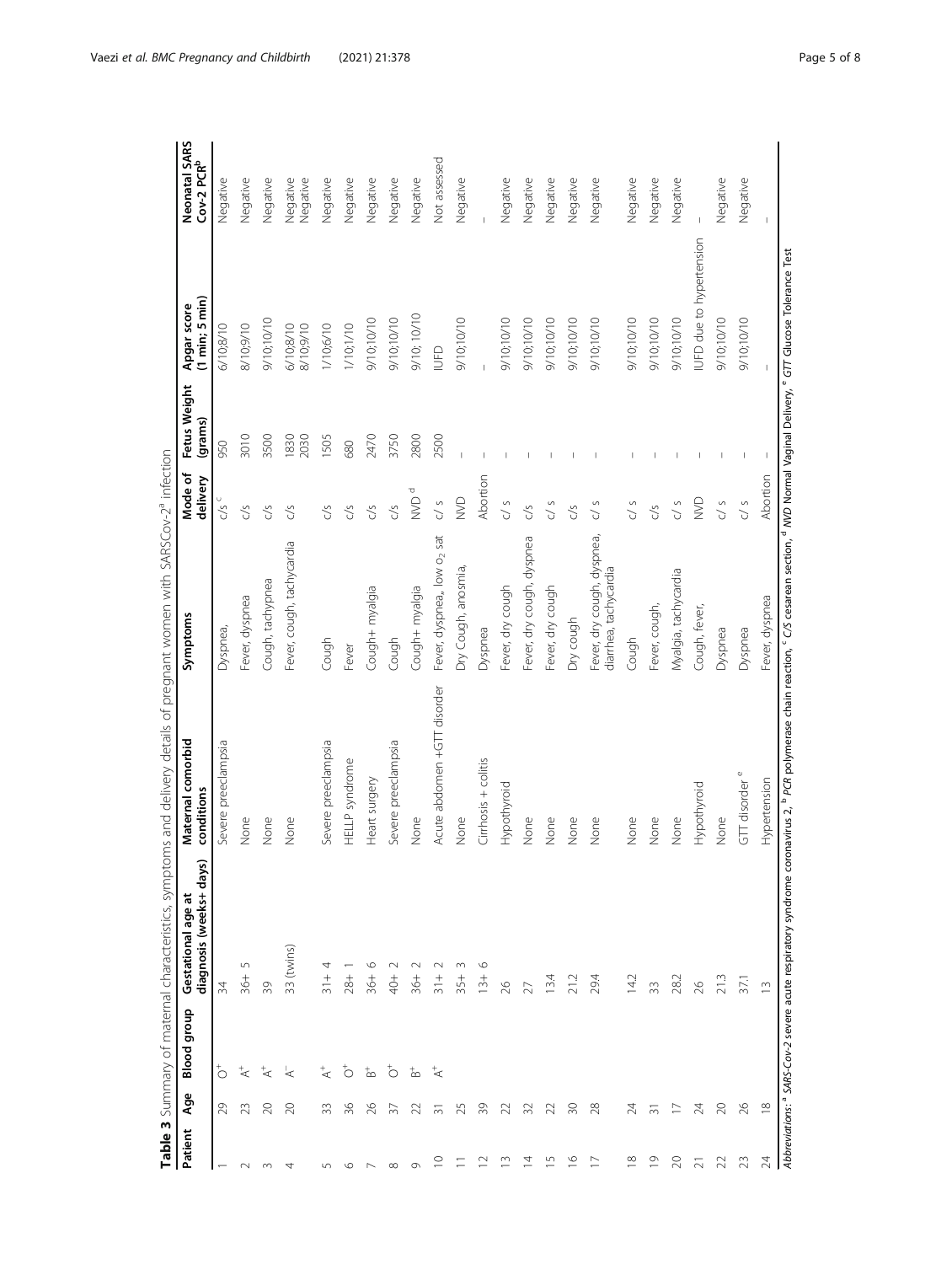50% were under 34 weeks, and the remaining were among 34–37 weeks.

Over 11 neonates there were 5 girls and 6 boys; PCRs of all live neonates were negative. Neonatal outcomes were good in 8 of 11 cases (72.7%) according to gestational age. Apgar scores were good except in 2 cases (severe IUGR at 28 weeks and preeclampsia at 31–32 weeks. Apgar scores and neonatal weights were affected by maternal underlying disease and gestational age. Neonatal weight of 2 cases were very low (680 and 950 g for 28 and 34 weeks, respectively); the total neonatal mean weight was not computable because of different birth ages.

There were 5 cases of NICU hospitalization, all of which were preterm (31 to 36 weeks and 5 days) and all of which were discharged with good general health. There were 2 mortality cases among 11 neonates. Blood pH was assessed in 6 neonates due to prematurity and NICU admission, which were in the normal range except for 1 case (related to HELLP syndrome). PCR tests were negative for all live neonates. At the follow up of the other 12 ongoing pregnancies, 11 delivered at term, 10 through Caesarean, mostly because of previous Caesarean section or maternal demand. One pregnancy ended in IUFD because of pregnancy hypertension and was induced for vaginal delivery. All live babies were healthy.

### **Discussion**

In the current study, the mean age of the mothers was 26.5 years and most were in the third trimester (62.5%), which was in line with previous studies [\[10](#page-6-0), [12](#page-7-0), [13\]](#page-7-0). It could be attributed to physiologic changes in pregnancy which include upper airway edema and hyperemia, decreased functional residual capacity, rapid oxygen consumption, pregnant uterine pressure, increased tidal volume and minute ventilation, and decreased lower esophageal sphincter tone, which increase mucosal fragility, decrease upper airway diameter, physiological respiratory alkalosis and increase the risk of aspiration [[14](#page-7-0)].

In the current study, the most common symptoms of COVID-19 were fever and cough, which was in line with the results of the recent studies  $[11, 13, 15, 16]$  $[11, 13, 15, 16]$  $[11, 13, 15, 16]$  $[11, 13, 15, 16]$  $[11, 13, 15, 16]$  $[11, 13, 15, 16]$  $[11, 13, 15, 16]$ . Symptoms which are similar for non-pregnant women usually include fever, cough, myalgia, fatigue, dyspnea, sore throat, anosmia, and/or gastrointestinal symptoms such as diarrhea [\[11,](#page-6-0) [15\]](#page-7-0). However, studies have reported severe maternal pneumonia as asymptomatic; it suggests that considering clinical symptoms as the main determinant of infection prognosis may lead to high maternal-fetal morbidity. Therefore, to reduce morbidity, all affected pregnancies should be screened and monitored thoroughly [\[1](#page-6-0), [4](#page-6-0), [16](#page-7-0), [17\]](#page-7-0).

Based on our findings, 10 cases delivered during the admission period, 9 through Caesarean section and 1

vaginally. Later follow-up with the remaining (12) pregnancies who were discharged after remission found that of the 9 who could be located, 8 had delivered healthy term babies under obstetrics indications. There was no increase in preterm labor or Caesarean section due to COVID-19 complications; Caesarean sections, if they occurred, were obstetrically indicated. These findings were in line with most of studies [\[18](#page-7-0)–[20](#page-7-0)], although Nikpour et al. and Mullins et al. found an increase in premature delivery and Caesarean section which was inconsistent with the current study  $[15, 21-24]$  $[15, 21-24]$  $[15, 21-24]$  $[15, 21-24]$  $[15, 21-24]$ . It is hypothesized that placental trophoblasts may be susceptible to infection by COVID-19 in early or mid-pregnancy but this may be lower at term as the result of differential expression of ACE2 throughout gestation [\[20](#page-7-0)].

The blood group of most cases was A (58.3%), which was in line with other studies. Potential clinical implications of this finding may be more surveillance and personal protection of blood type A people, especially in pregnancy [[25\]](#page-7-0).

Regarding laboratory changes, discriminating count of white blood cells hemoglobin, platelet, hepatic enzymes, creatinine, ESR, CRP, LDH, and BUN were assessed, which mostly were in normal ranges, except one case with a high increase in ESR and LDH in a HELLP syndrome related case. The most common laboratory results were lymphopenia (45%), neutrophilia (80%), and elevated CRP (81%) which was consistent with the results by Vakili et al., Nikpour et al. and most other studies [[15,](#page-7-0) [19,](#page-7-0) [26\]](#page-7-0). Although physiological lymphopenia occurs during normal pregnancy, a sharp decline in lymphocytes is used as a consistent predictor of COVID-19 associated mortality [\[4](#page-6-0)].

According to the results of other studies, no increase in mortality was reported at the third trimester  $[4, 12]$  $[4, 12]$  $[4, 12]$  $[4, 12]$ , which is inconsistent with the results by Shojaei et al. [[21\]](#page-7-0), and there is need for more research in twin pregnancies. The difference in the mortality rate of twins may be due to the difference of chorionicity [[21\]](#page-7-0). Regarding outcomes by method of anesthesia, no difference was observed, which was in line with the study by Rong et al. [\[27\]](#page-7-0). It is concluded that there is no preferred method for anesthesia of COVID-19 confirmed pregnant mothers during Caesarean. The method depends on the anesthesiologist's decision considering the patient's overall condition.

There were two cases of ICU admission which were both were discharged with good general health. Neonatal outcomes in 8 of 11 neonates were good (72.72%), and neonatal morbidity and mortality in most cases resulted from pregnancy complications; no cases of vertical transmission of COVID-19 were reported, which was in line with most studies  $[16, 26, 28]$  $[16, 26, 28]$  $[16, 26, 28]$  $[16, 26, 28]$  $[16, 26, 28]$  $[16, 26, 28]$  $[16, 26, 28]$ . However, in the assessment of neonatal antibodies by Hui et al., despite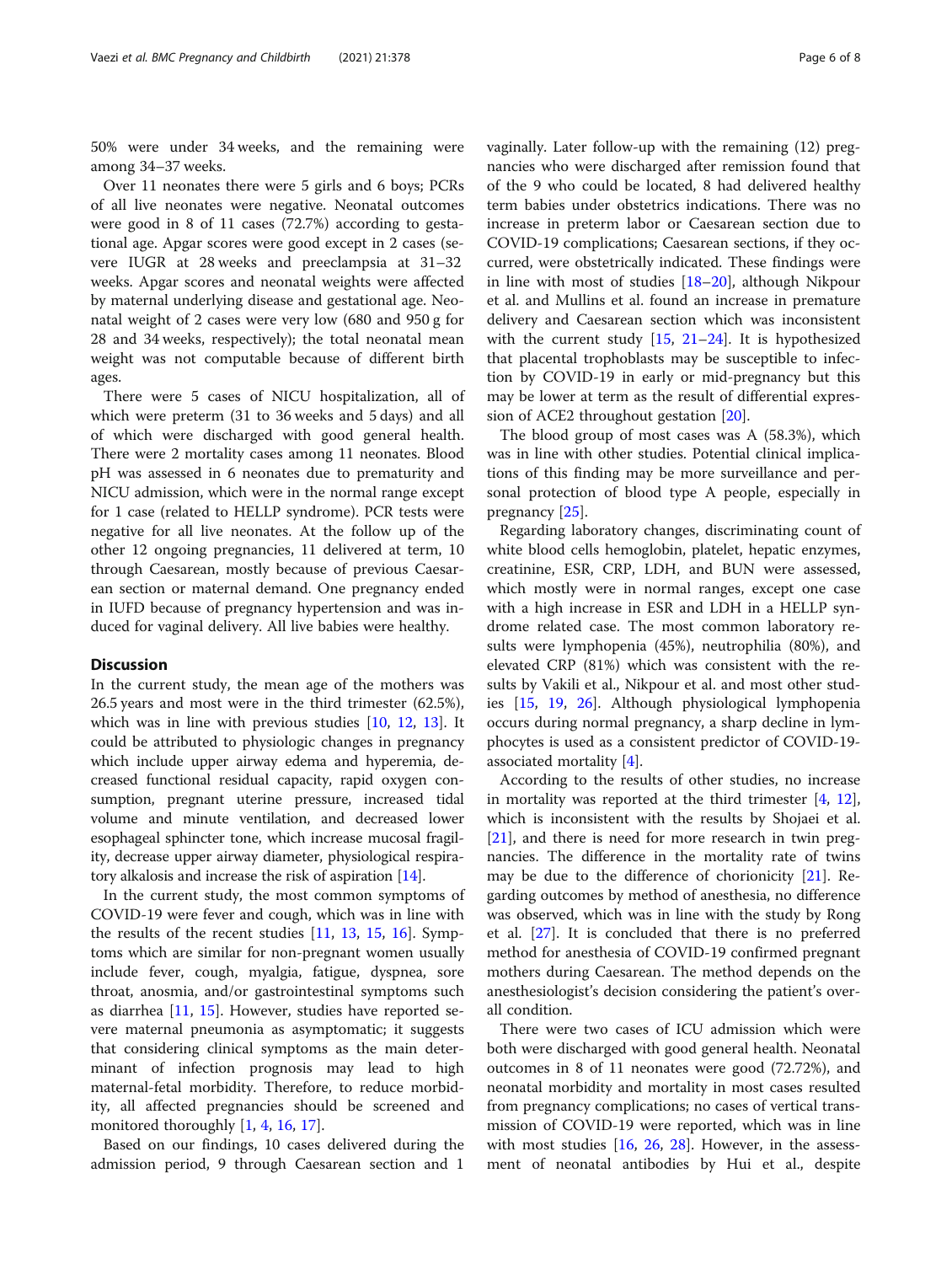<span id="page-6-0"></span>negativity of PCR for all neonates, 5 neonates who were isolated from mothers immediately after delivery showed high antibodies, which represents the probability of placental contamination during delivery. Although maternal antibodies transfer to the fetus late in the second trimester, vertical transmission during labor needs further investigation [10, [13](#page-7-0), [29](#page-7-0)–[36\]](#page-7-0).

# Implications

Case series and case reports in this critical epidemic time are of great value. The findings of this study can be used in the evaluation and management of pregnant women with COVID-19. Most patients in this survey were in their third trimester; these findings can be used to compare clinical symptoms and laboratory results with patients in their first and second trimesters. At a time when high quality studies on COVID-19 in pregnancy have not yet been performed, case reports and case series provide valuable and necessary information to guide physicians in patient management. Considering clinical symptoms as the main determinant of infection prognosis may lead to high maternal- fetal morbidity. Therefore, all affected pregnancies should be screened and monitored thoroughly.

### Strengths & Limitations

The sample size was limited and there is a need for more studies in this field.

# Conclusions

Findings suggest that clinical symptoms in pregnancy are similar to non-pregnant women. According to maternal and neonatal outcomes, no rise in risk of maternal death, premature labor, abortion or type of delivery was seen. Vertical transmission was not observed in any of the cases. Lymphopenia was the leading laboratory change. Given asymptomatic cases, despite severe forms of infection in pregnancies, we propose screening in all suspected cases. All placentas and newborns should be tested in the field for vertical transmission.

# Abbreviations

WBC: White Blood Cell; COVID-19: Coronavirus Disease 2019;; ESR: Erythrocyte Sedimentation Rate; SARS-CoV-2: Severe Acute Respiratory Syndrome coronavirus-2; AST: Aspartate amino Transferase; ALT: Alanine aminotransferase; LDH: Lactate Dehydrogenase; PCR: Polymerase Chain Reaction; CRP: C-reactive protein; BUN: Blood Urea Nitrogen; HELLP: Hemolysis, Elevated Liver Enzymes, Low Platelet; GTT: Glucose Tolerance Test; HTN: Hypertension; mg/dl: milligram per deciliterg/ dlgram per deciliter

### Acknowledgements

The authors acknowledge the medical records archiving staff for their kind cooperation.

#### Authors' contributions

All three authors (MV, MM and ShH) contributed in concept and design, analysis and interpretation of data, drafting of the manuscript, MV

contributed in administrative support and supervision, MM contributed in critical revision of the manuscript and ShH contributed in statistical analysis. All authors read and approved the final manuscript.

### Funding

Not applicable.

#### Availability of data and materials

The datasets used and/or analyzed during the current study are available from the corresponding author upon reasonable request.

### Declarations

#### Ethics approval and consent to participate

The study was reviewed and approved by the Tabriz University of Medical Sciences Ethics Committee; code: IR.TBZMED.REC.1399.497. By getting the ethical approval code, our team was permitted to access the data used in this research.

### Consent for publication

Written informed consent was obtained from all pregnant women for publication of their recorded data.

#### Competing interests

The authors declare that they have no competing interests.

#### Author details

<sup>1</sup>Department of Obstetrics and Gynecology, School of Medicine, Women's Reproductive Health Research Center, Clinical Research Institute, Alzahra Hospital, Tabriz University of Medical sciences, Tabriz, Iran. <sup>2</sup>Department of Midwifery, Social Determinants of Health Research Center, Tabriz University of Medical Sciences, Tabriz, Iran. <sup>3</sup>Students' Research Committee, Department of Midwifery, Faculty of Nursing and Midwifery, Tabriz University of Medical Sciences, Tabriz, Iran.

# Received: 7 August 2020 Accepted: 30 March 2021 Published online: 17 May 2021

#### References

- 1. Rasmussen SA, Smulian JC, Lednicky JA, et al. Coronavirus Disease 2019 (COVID-19) and Pregnancy: What obstetricians need to know? Am J Obstet Gynecol. 2020;222(5):415–26 [https://doi.org/10.1016/j.ajog.2020.02.017.](https://doi.org/10.1016/j.ajog.2020.02.017)
- 2. Warning JC, McCracken SA, Morris JM. A balancing act: mechanisms by which the fetus avoids rejection by the maternal immune system. Reprod. 2011;141(6):715–24 <https://doi.org/10.1530/REP-10-0360>.
- 3. [https://www.cdc.gov/coronavirus/2019-ncov/cases-updates/special-popula](https://www.cdc.gov/coronavirus/2019-ncov/cases-updates/special-populations/pregnancy-data-on-covid-19.html) [tions/pregnancy-data-on-covid-19.html](https://www.cdc.gov/coronavirus/2019-ncov/cases-updates/special-populations/pregnancy-data-on-covid-19.html). Accessed 6 Aug 2020.
- 4. Hanna N, Hanna M, Sharma S. Is pregnancy an immunological contributor to severe or controlled COVID-19 disease? Am J Reprod Immunol. 2020; 84(5):e13317 <https://doi.org/10.1111/aji.13317>.
- 5. Hantoushzadeh S, Shamshirsaz AA, Aleyasin A, et al. Maternal death due to COVID-19. Am J Obstet Gynecol. 2020;223(1):109–e1.
- 6. Wong SF, Chow KM, Leung TN, Ng WF, Ng TK, Shek CC, et al. Pregnancy and perinatal outcomes of women with severe acute respiratory syndrome. Am J Obstet Gynecol. 2004;191(1):292–7 [https://doi.org/10.1016/j.ajog.2](https://doi.org/10.1016/j.ajog.2003.11.019) [003.11.019](https://doi.org/10.1016/j.ajog.2003.11.019).
- 7. Schwartz DA, Graham AL. Potential maternal and infant outcomes from (Wuhan) coronavirus 2019-nCoV infecting pregnant women: lessons from SARS, MERS, and other human coronavirus infections. Viruses. 2020;12(2):194 <https://doi.org/10.3390/v12020194>.
- 8. Mahase E. China coronavirus: what do we know so far? BMJ. 2020;368:m308.
- 9. Zhu H, Wang L, Fang C, Peng S, Zhang L, Chang G, et al. Clinical analysis of 10 neonates born to mothers with 2019- nCov pneumonia. Transl Pediatr. 2020;9(1):51–60 <https://doi.org/10.21037/tp.2020.02.06>.
- 10. Qiao J. What are the risks of COVID-19 infection in pregnant women? Lancet. 2020;395(10226):760–2 [https://doi.org/10.1016/S0140-6736\(20\)303](https://doi.org/10.1016/S0140-6736(20)30365-2) [65-2](https://doi.org/10.1016/S0140-6736(20)30365-2).
- 11. Jiao J. Under the epidemic situation of COVID-19, should special attention to pregnant women be given? J Med Virol. 2020:1–2.